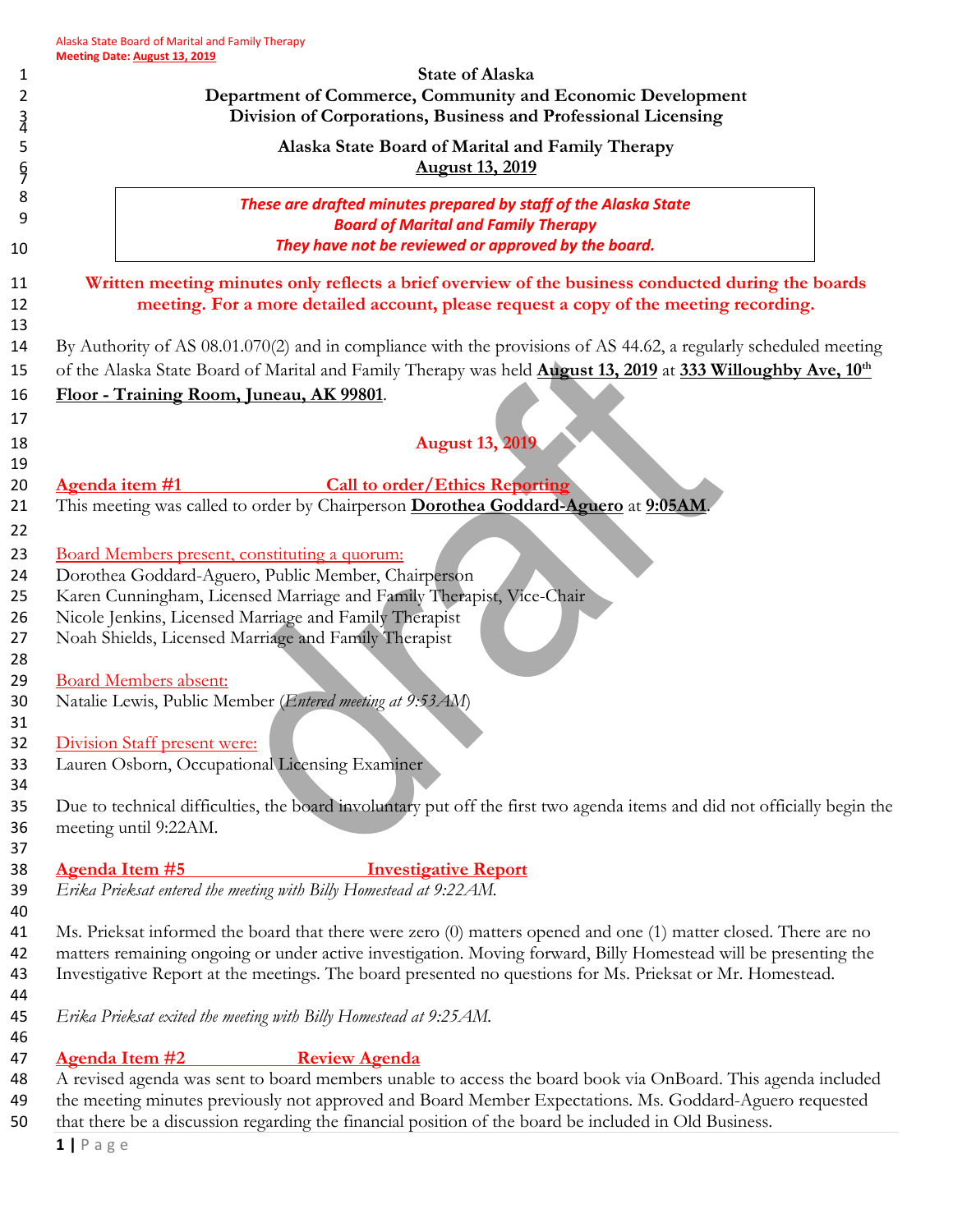# A motion duly made by Ms. Nicole Jenkins, seconded by Mr. Noah Shields, and approved by unanimous 53 consent, was:

### Resolved to approve the agenda as amended.

**Agenda Item #3 Review Meeting Minutes**

 The board reviewed the drafted minutes presented in the Board Book for February 24, 2017, June 7, 2017, and May 7, 2019. The minutes from 2017 were approved without amendments. Mr. Noah Shields noticed that "Ms. Cunningham" was written twice on page 3, under agenda item #7.

# A motion duly made by Ms. Nicole Jenkins, seconded by Mr. Noah Shields, and approved by unanimous 63 *consent*, was:<br>64<br>65

### Resolved to accept the February 24, 2017 minutes as presented.

 A motion duly made by Ms. Karen Cunningham, seconded by Ms. Nicole Jenkins, and approved by unanimous consent, was: <sup>69</sup>

## Resolved to accept the June 7, 2017 minutes as presented.

 A motion duly made by Ms. Karen Cunningham, seconded by Mr. Noah Shields, and approved by 73 unanimous consent, was:

## Resolved to accept the May 7, 2019 minutes as amended.

 Ms. Osborn shall mail the revised final minutes to Chairperson Dorothea Goddard-Aguero to sign and return. Upon receipt of the signed minutes, Ms. Osborn will post them to the State of Alaska Board of Marriage and Family Therapy webpage.

### **Agenda item #4 Ethics Report**

There were no ethics conflicts to report.

# 

## **Agenda item #6 Right Touch Regulation for Licensing**

 Ms. Chambers, being out of town, was not present at the meeting to present the Right Touch Regulation for 86 Licensing PowerPoint. Ms. Osborn briefly explained that the template could be used as a thought provoking 87 template for reviewing or updating regulations and worked as a framework for further discussions. The board 88 decided that the presentation was self-explanatory and, after reviewing the PowerPoint, moved on to the next agenda item with no further questions.

### **Agenda item #7 Board Member Expectations**

 Ms. Osborn reminded the board to be responding to emails sent regarding drafted agendas to ensure all items wished to be discussed are allotted appropriate time. Ms. Osborn presented an example of the Alaska Social Work Board Expectations as a guideline of what is expected of board members: timeliness in responding to ballots, responding to emails regarding meetings, etc. Minor adjustments made at the top of meetings are expected, but Ms. Osborn impressed upon the board the importance of providing the public with a completed drafted agenda prior to meetings being held.

### **Agenda item #8 New Business**

 The regulations updated as of June 26, 2019 were presented to the board. The board has been in the process of regulations for teletherapy since 2016. Ms. Goddard-Aguero expressed her delight to see this large project finished and available to current and future licensees.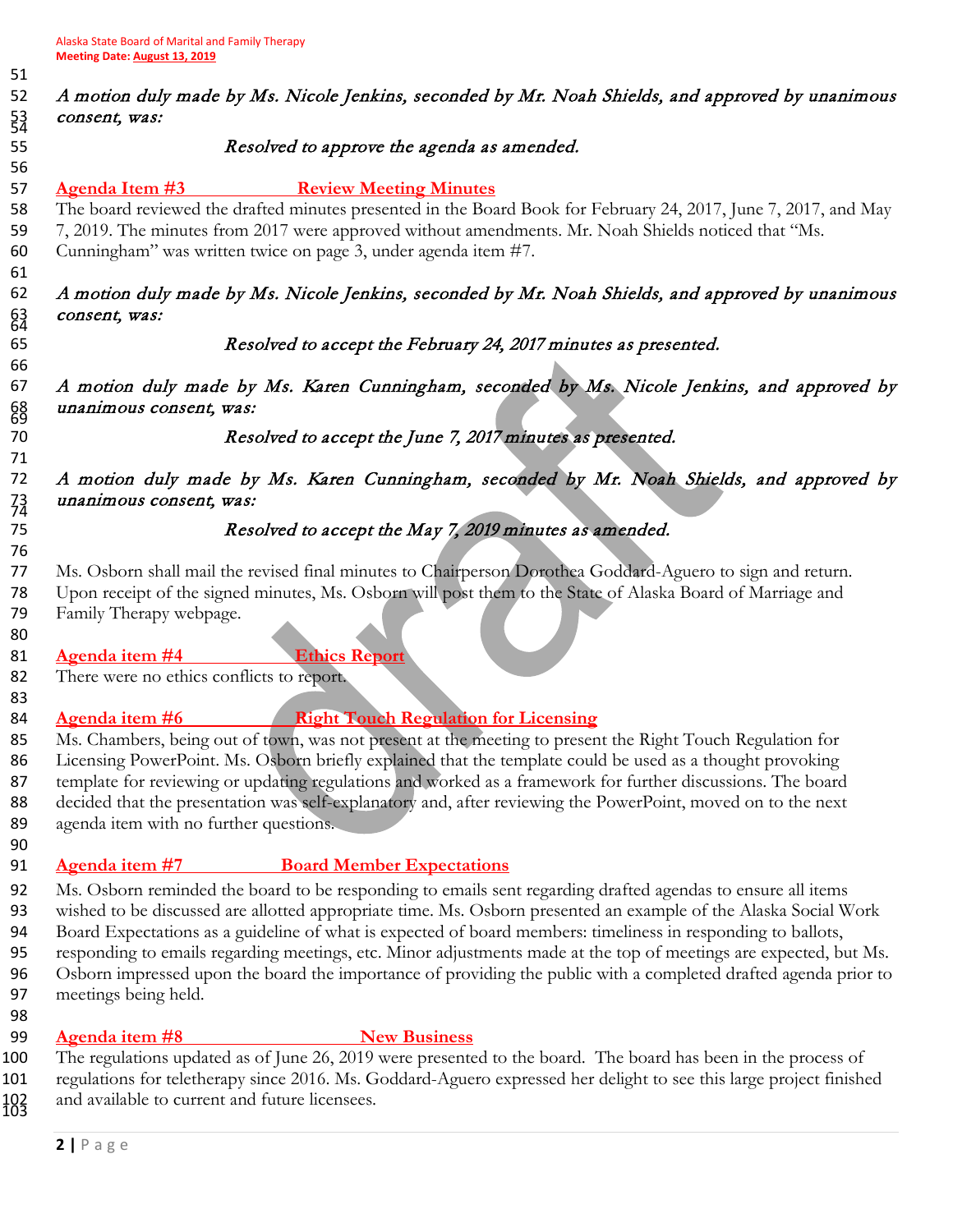#### **Agenda item #9** New Regulation Project

# **Grounds for Denial:**

 As of now, the MFT board has no regulation specific for grounds for denial. Mr. Shields expressed the necessity of having a set regulation in place for this. Ms. Goddard-Aguero stated that the intentions are clear within the applications, but that a regulation backing up the application language would be ideal.

*Natalie Lewis joined the meeting at 9:53AM.* 

 Ms. Goddard-Aguero updated Natalie Lewis on the meeting business discussed and began reviewing the rest of the proposed New Regulation Project.

#### **License Deactivation:**

 Several licensees had submitted questions regarding license deactivation or going "inactive" in their license status. Centralized statutes state that licenses not renewed will lapse and, after five years, the license is no longer able to be renewed. Ms. Osborn reminded the board the Voluntary License surrenders result in a license action and may negatively impact licensees when/if pursuing licensure in another state or jurisdiction. The board was of the mind that leaving a license to lapse was sufficient and would not be pursuing language regarding license deactivation.

#### **Reinstatement:**

 The board reviewed reinstatement language from different boards and discussed the necessity of having a Reinstatement language. In accordance with centralized licensing statute 08.01.100(d), a license lapsed for over five years may not be renewed. However, the board intends to pursue language to allow reinstatements for renewals less than five years lapsed. The board briefly discussed minor changes to the language presented, but ultimately decided to draft the language together at a later date.

#### **Approved Supervisors & License by Examination:**

130 The board reviewed regulations 12 AAC 19.210 and 12 AAC 19.110 for possible updates to the language that may be necessary with the recent regulation update as of June 2019. The board determined that this language was up-to-date and would not be pursuing any language updates to these regulations.

# 134 A motion duly made by Mr. Noah Shields, seconded by Ms. Natalie Lewis, and approved by unanimous *consent, was:* 136

## Resolved to pursue a new regulation project for language pertaining to Grounds for Denial and Reinstatement language.

*Broke for a break at 10:42AM.*

*Returned from break at 10:49AM.*

#### 

# **Agenda item #12 Application review**

 With plenty of time before lunch, the board began reviewing application review. One application presented did not include completed transcripts as the person was set to graduate in just a few weeks. The board expressed, in accordance with Sec. 08.63.100(3)(B), official transcripts are required to complete applications. The board also stated that applications completed more than one month before the next scheduled board meeting are reviewed via OnBoard. 

# Upon a motion duly made by Ms. Karen Cunningham and seconded by Ms. Nicole Jenkins, and approved by unanimous consent, it was:<br>153 RESOLV

RESOLVED to approve Tamara Tauchas (#142384) temporary license for

### examination.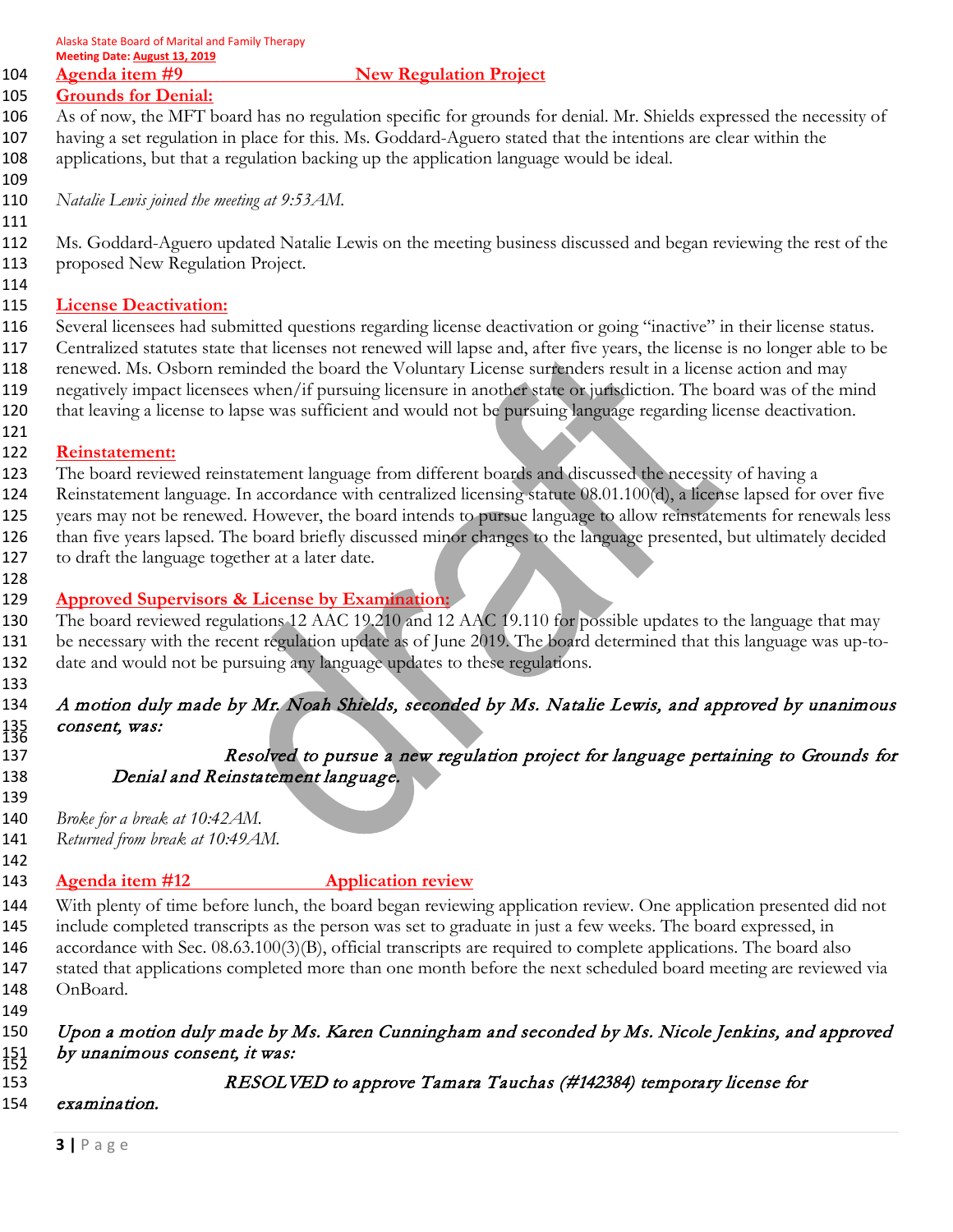Alaska State Board of Marital and Family Therapy **Meeting Date: August 13, 2019**

| 155 | Meeting Date: August 13, 2019                                                                    |
|-----|--------------------------------------------------------------------------------------------------|
|     |                                                                                                  |
|     | Roll Call:                                                                                       |
|     | Dorothea Goddard-Aguero, Public Member, Chairperson                                              |
|     | Karen Cunningham, Licensed Marriage and Family Therapist, Vice-Chair                             |
|     | Nicole Jenkins, Licensed Marriage and Family Therapist                                           |
|     | Noah Shields, Licensed Marriage and Family Therapist                                             |
|     | Natalie Lewis, Public Member                                                                     |
|     | Upon a motion duly made by Ms. Nicole Jenkins and seconded by Ms. Natalie Lewis, and approved by |
|     | unanimous consent, it was:                                                                       |
|     | RESOLVED to table the application for Patricia Gould (#147742) pending                           |
|     | verification of completed education requirements.                                                |
|     |                                                                                                  |
|     | Roll Call:                                                                                       |
|     | Dorothea Goddard-Aguero, Public Member, Chairperson                                              |
|     | Nicole Jenkins, Licensed Marriage and Family Therapist                                           |
|     | Noah Shields, Licensed Marriage and Family Therapist                                             |
|     | Natalie Lewis, Public Member                                                                     |
|     | Abstained:                                                                                       |
|     | Karen Cunningham, Licensed Marriage and Family Therapist, Vice-Chair                             |
|     |                                                                                                  |
|     | Upon a motion duly made by Ms. Nicole Jenkins and seconded by Mr. Noah Shields, and approved by  |
|     | unanimous consent, it was:                                                                       |
|     | RESOLVED to table the application for Continuing Education - Sex Therapy for                     |
|     | Non-Sex Therapists (#17440) pending explanation of hours requested.                              |
|     |                                                                                                  |
|     | Roll Call:                                                                                       |
|     | Dorothea Goddard-Aguero, Public Member, Chairperson                                              |
|     | Karen Cunningham, Licensed Marriage and Family Therapist, Vice-Chair                             |
|     | Nicole Jenkins, Licensed Marriage and Family Therapist                                           |
|     | Noah Shields, Licensed Marriage and Family Therapist                                             |
|     | Natalie Lewis, Public Member                                                                     |
|     |                                                                                                  |
|     | Upon a motion duly made by Ms. Nicole Jenkins and seconded by Mr. Noah Shields, and approved by  |
|     | unanimous consent, it was:                                                                       |
|     | RESOLVED to approve the supervision plan amendment for Amber Vial (#141273).                     |
|     |                                                                                                  |
|     | Roll Call:                                                                                       |
|     | Dorothea Goddard-Aguero, Public Member, Chairperson                                              |
|     | Nicole Jenkins, Licensed Marriage and Family Therapist                                           |
|     | Noah Shields, Licensed Marriage and Family Therapist                                             |
|     | Natalie Lewis, Public Member                                                                     |
|     | Abstained:                                                                                       |
|     | Karen Cunningham, Licensed Marriage and Family Therapist, Vice-Chair                             |
|     |                                                                                                  |

- **Agenda Item #13 Old Business**
	- 206 With time still left before lunch, the board began discussing Old Business.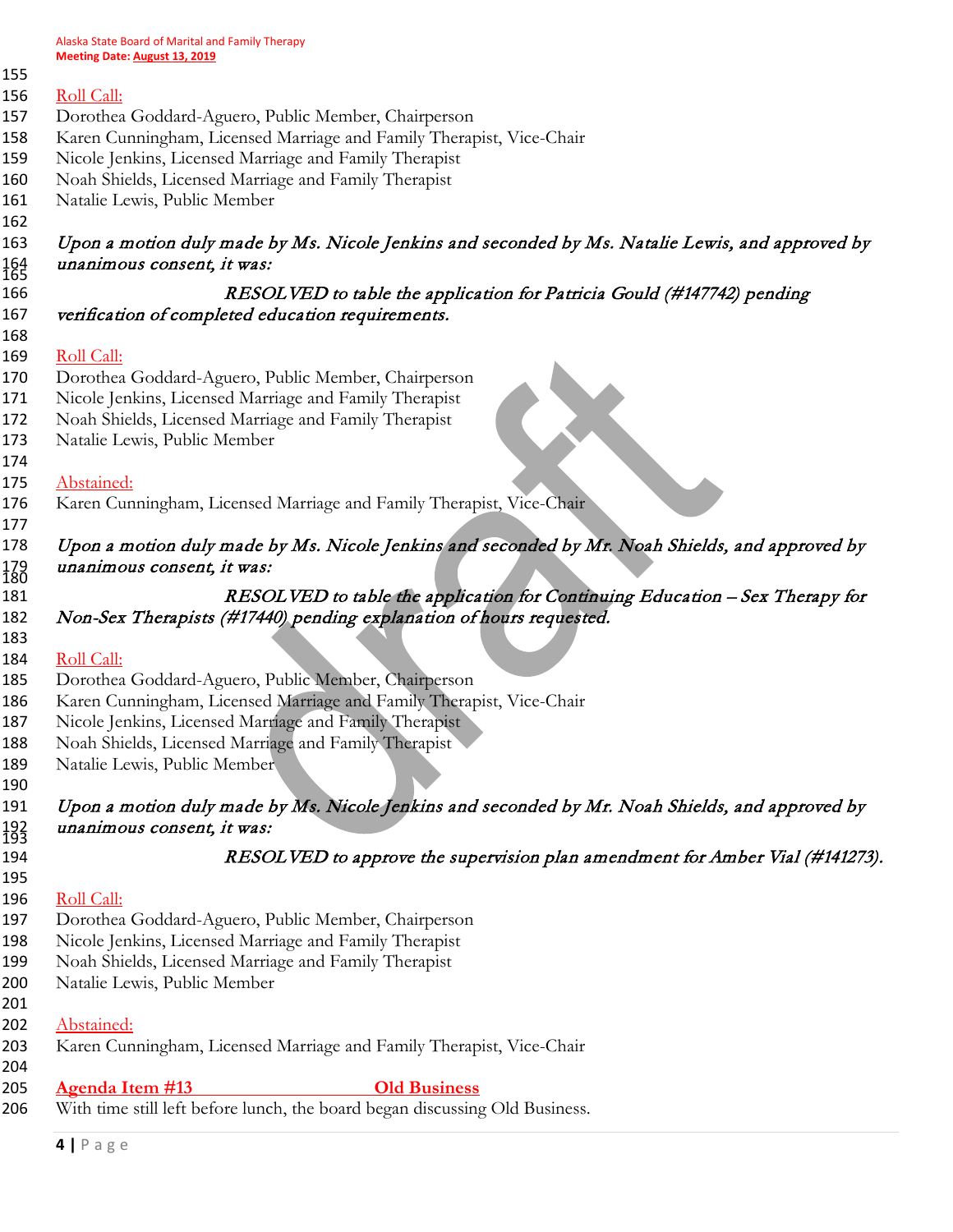**Financial Discussion:** The board revisited the comparison of other board's financial positions sent via email. Ms. Cunningham asked why the personal service cost was so high. Mr. Shields brought up the deficit of the board and questioned where the board goes from here. Ms. Goddard-Aguero commented that the deficit could be explained with the non-renewal

- 212 year, though Ms. Jenkins brought up the fact that less than 22% of licensees had renewed the year 2018. Ms.
- Cunningham requested a breakdown of the personal services cost. Ms. Osborn stated that she would request this explanation to be explained by the financial officer at the next meeting.
- 

**Title Protection:**

 Ms. Natalie Lewis was tasked with drafted a Title Protection Letter. The board was presented with the first draft and made minor corrections. Ms. Osborn drafted the letter with the suggested amendments into an official letterhead.

# A motion duly made by Ms. Nicole Jenkins, seconded by Ms. Natalie Lewis, and approved by unanimous 222 consent, was:<br>223<br>224

# 

## Resolved to approve the drafted Title Protection Letter with amendments.

### **Chair Assignments:**

227 The chair assignments had been previously discussed at prior meetings, though no clear motion was made as to who was chair and who was vice-chair. Ms. Osborn requested clear motions with language indicating the individuals with appropriate titles be made. After a brief discussion, it was decided that Dorothea Goddard-Aguero would be chair and Karen Cunningham would be vice-chair.

# A motion duly made by Ms. Nicole Jenkins, seconded by Ms. Natalie Lewis, and approved by unanimous 233 consent, was:<br>234

# Resolved to approve Dorothea Goddard-Aguero as board chair and Karen Cunningham as vice-chair.

### **Thank You Letter:**

 Ms. Cunningham was unable to provide a drafted letter regarding a Thank You to Dr. Leon Webber. Ms. Goddard- Aguero questioned if a Thank You Letter was still necessary as a wall plaque had already been sent by the division 241 after a request from the board was made. With some deliberation, Ms. Goddard-Aguero expressed her belief that a personalized letter from the board should be sent and she would take on the task of drafting such letter.

*The board started lunch at 11:15AM*

*The board returned from lunch at 12:25PM*

 Prior to public comment, the board briefly went over some housekeeping items. The board reviewed the amended 248 Title Protection Letter, updated by Ms. Osborn over lunch, and had no further adjustments to make.

#### **Correspondence:**

The board also took a second to review an email submission from Mercy Dennis. The board was sent

correspondence relaying a wish to join Public Comment with a document providing such comments. Ms. Goddard-

Aguero mentioned that a many of the questions were directed towards the department to which Ms. Osborn pulled

up the forwarded email message to the board showing division response. The board reviewed the response email

 regarding the administrative issues brought up in the submission together. Ms. Karen Cunningham stated that the division response seemed appropriate. Ms. Natalie Jenkins commented that the email was well handled, but